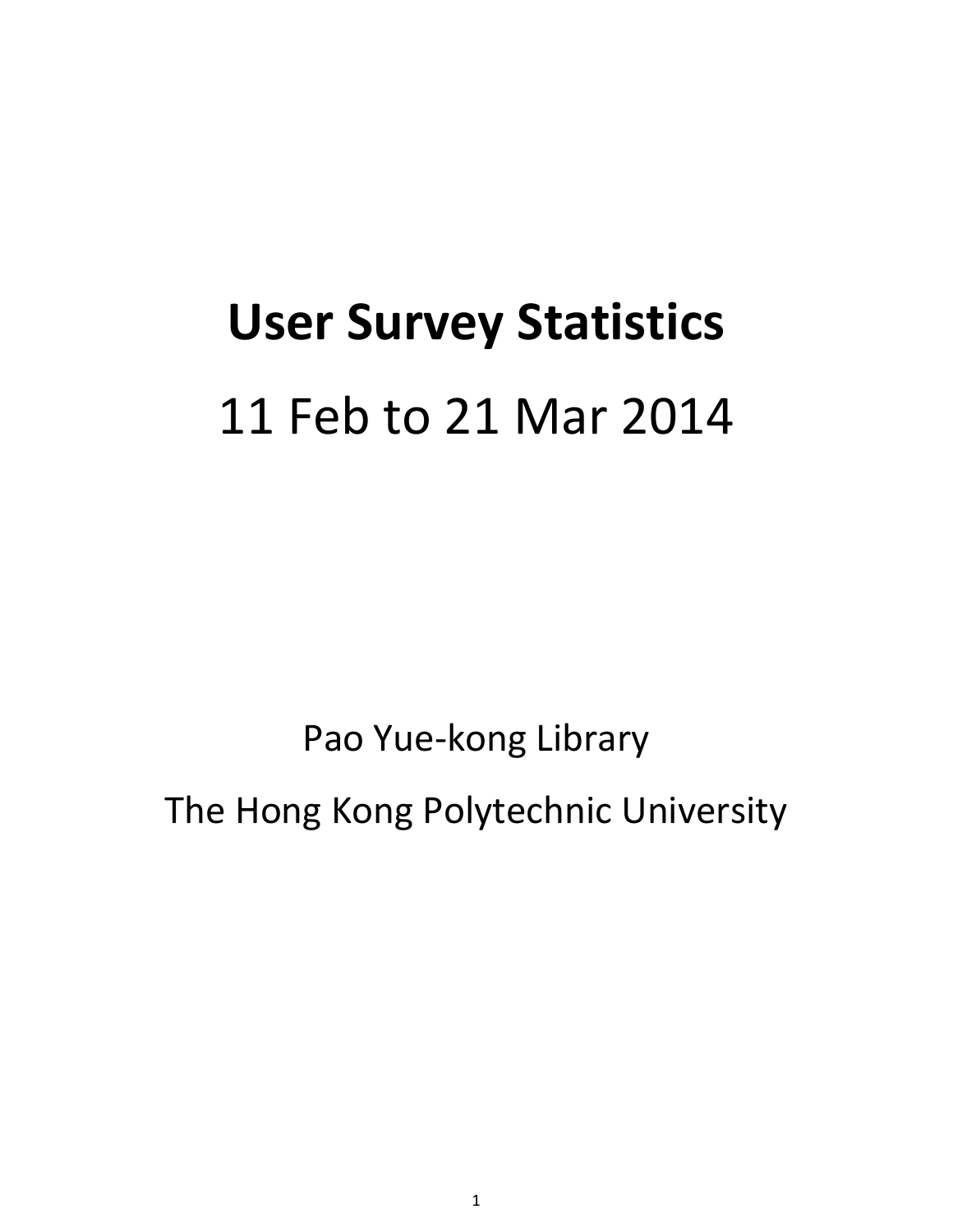# **Profile of Respondents**

#### **Respondents by Type**

|               | No. of             |         | Population  | Response |
|---------------|--------------------|---------|-------------|----------|
| Type          | <b>Respondents</b> | %       | <b>Size</b> | Rate     |
| UG            | 1889               | 42.56%  | 22229       | 8.50%    |
| PG            | 903                | 20.35%  | 10311       | 8.76%    |
| Aca/Res Staff | 276                | 6.22%   | 3122        | 8.84%    |
| GG Staff      | 262                | 5.90%   | 2381        | 11.00%   |
| <b>Others</b> | 1108               | 24.97%  | $- -$       | --       |
| <b>Total</b>  | 4438               | 100.00% |             |          |



#### **Respondents by Faculty**

|                |                    |         |                | UG&PG             |                 |
|----------------|--------------------|---------|----------------|-------------------|-----------------|
|                |                    |         | No. of         | <b>Population</b> | UG&PG           |
|                | No. of             |         | <b>UG&amp;</b> | <b>Size</b>       | <b>Response</b> |
| <b>Faculty</b> | <b>Respondents</b> | ℅       | PG             | (13/14)           | Rate            |
| <b>FHSS</b>    | 716                | 22.99%  | 627            | 6522              | 9.61%           |
| <b>FENG</b>    | 636                | 20.42%  | 587            | 6960              | 8.43%           |
| <b>FB</b>      | 506                | 16.25%  | 484            | 4994              | 9.69%           |
| <b>FCE</b>     | 400                | 12.85%  | 368            | 4697              | 7.83%           |
| <b>FAST</b>    | 361                | 11.59%  | 298            | 4097              | 7.27%           |
| <b>FH</b>      | 299                | 9.60%   | 247            | 1891              | 13.06%          |
| <b>SHTM</b>    | 125                | 4.01%   | 114            | 2052              | 5.56%           |
| <b>SD</b>      | 71                 | 2.28%   | 63             | 1327              | 4.75%           |
| <b>Total</b>   | 3114               | 100.00% | 2788           | 32540             | 8.57%           |



#### **PolyU Student Respondents by Mode of Study**

|             | No. of             |         | Population   | Response |
|-------------|--------------------|---------|--------------|----------|
| <b>Mode</b> | <b>Respondents</b> | %       | Size (13/14) | Rate     |
| Full-time   | 2305               | 82.65%  | 21265        | 10.84%   |
| Part-time   | 484                | 17.35%  | 11275        | 4.29%    |
| Total       | 2789               | 100.00% | 32540        | 8.57%    |

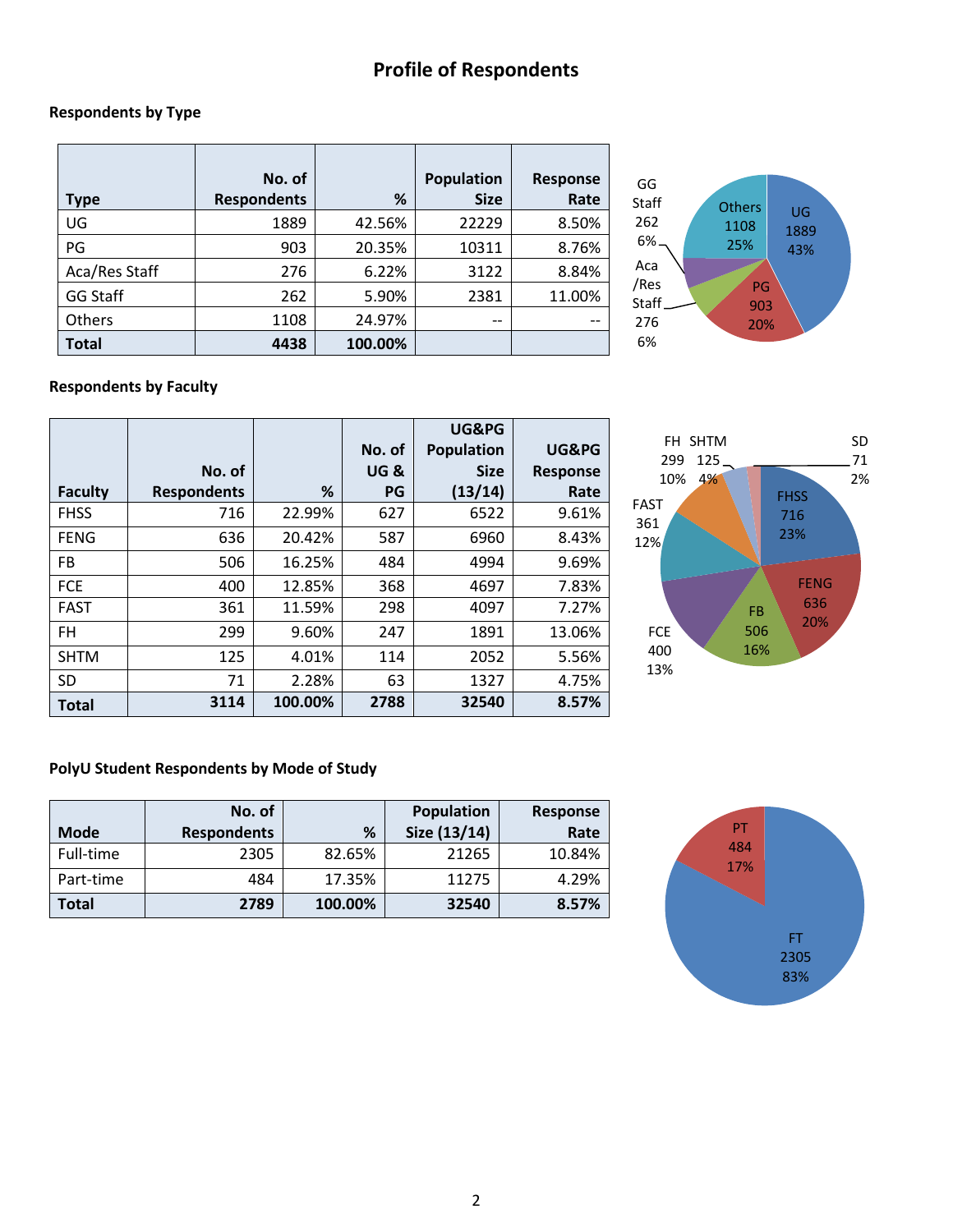#### **No. of Respondents by Academic Department**

#### **No. of Respondents by Non-Academic Department**

| <b>Dept</b>  | No.  | ℅      |
|--------------|------|--------|
| FB           | 351  | 11.08% |
| SN           | 228  | 7.20%  |
| <b>APSS</b>  | 199  | 6.28%  |
| <b>COMP</b>  | 164  | 5.18%  |
| <b>ITC</b>   | 150  | 4.73%  |
| RS           | 127  | 4.01%  |
| <b>CBS</b>   | 125  | 3.95%  |
| <b>SHTM</b>  | 125  | 3.95%  |
| BRE          | 119  | 3.76%  |
| ABCT         | 118  | 3.72%  |
| <b>ISE</b>   | 113  | 3.57%  |
| EIE          | 106  | 3.35%  |
| <b>CEE</b>   | 99   | 3.13%  |
| <b>ENGL</b>  | 99   | 3.13%  |
| <b>FENG</b>  | 93   | 2.94%  |
| AF           | 93   | 2.94%  |
| HTI          | 93   | 2.94%  |
| <b>FCE</b>   | 77   | 2.43%  |
| SD           | 71   | 2.24%  |
| AMA          | 65   | 2.05%  |
| ME           | 62   | 1.96%  |
| ЕE           | 62   | 1.96%  |
| BSE          | 62   | 1.96%  |
| LSGI         | 43   | 1.36%  |
| LMS          | 41   | 1.29%  |
| <b>FHSS</b>  | 38   | 1.20%  |
| BME          | 36   | 1.14%  |
| FH           | 34   | 1.07%  |
| HKCC         | 33   | 1.04%  |
| SO           | 31   | 0.98%  |
| СC           | 25   | 0.79%  |
| АP           | 22   | 0.69%  |
| МM           | 21   | 0.66%  |
| ELC          | 15   | 0.47%  |
| SPD          | 13   | 0.41%  |
| <b>CPCE</b>  | 8    | 0.25%  |
| <b>FAST</b>  | 6    | 0.19%  |
| GEC          | 1    | 0.03%  |
| <b>Total</b> | 3168 | 100.%  |



| <b>Dept</b>  | No.                     | ℅      |
|--------------|-------------------------|--------|
| <b>ITS</b>   | 22                      | 13.58% |
| FO           | 21                      | 12.96% |
| AS           | 16                      | 9.88%  |
| SAO          | 11                      | 6.79%  |
| AADO         | 10                      | 6.17%  |
| <b>HRO</b>   | 10                      | 6.17%  |
| CDO          | 8                       | 4.94%  |
| ١C           | 8                       | 4.94%  |
| LIB          | 7                       | 4.32%  |
| <b>RO</b>    | 7                       | 4.32%  |
| <b>CPA</b>   | 5                       | 3.09%  |
| <b>EDC</b>   | 5                       | 3.09%  |
| FMO          | 5                       | 3.09%  |
| <b>HSEO</b>  | 4                       | 2.47%  |
| <b>IFE</b>   | 4                       | 2.47%  |
| CBU          | 3                       | 1.85%  |
| <b>UHS</b>   | 2                       | 1.23%  |
| <b>RITA</b>  | 2                       | 1.23%  |
| IAO          | $\overline{\mathbf{c}}$ | 1.23%  |
| <b>IAEE</b>  | $\overline{1}$          | 0.62%  |
| <b>CMAO</b>  | $\overline{1}$          | 0.62%  |
| DSO          | $\overline{1}$          | 0.62%  |
| <b>MISS</b>  | $\overline{1}$          | 0.62%  |
| свс          | 1                       | 0.62%  |
| <b>OGUR</b>  | 1                       | 0.62%  |
| SC           | 1                       | 0.62%  |
| OUS          | 1                       | 0.62%  |
| <b>MEDC</b>  | $\overline{1}$          | 0.62%  |
| RC           | 1                       | 0.62%  |
| <b>Total</b> | 162                     | 100.%  |

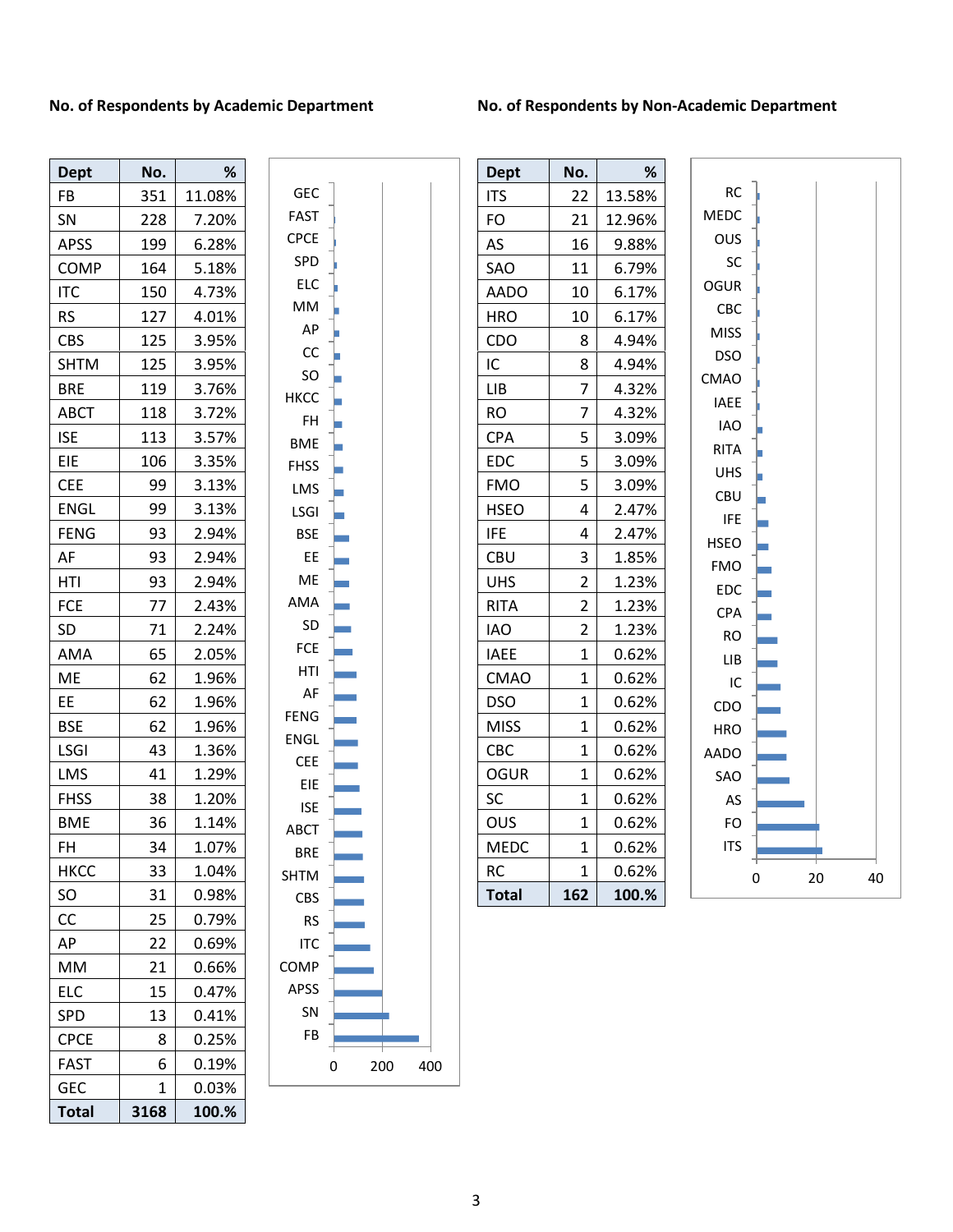# **Overall Satisfaction**

#### **Overall Satisfaction - Rating By User Type**

|                 | UG   |        | PG  |        | GG           |        | Aca/Res      |        | <b>Others</b> |        | <b>Total</b> |        |
|-----------------|------|--------|-----|--------|--------------|--------|--------------|--------|---------------|--------|--------------|--------|
|                 |      |        |     |        | <b>Staff</b> |        | <b>Staff</b> |        |               |        |              |        |
| <b>Rating</b>   | No.  | %      | No. | %      | No.          | %      | No.          | %      | No.           | %      | No.          | %      |
| 5               | 303  | 16%    | 316 | 35%    | 46           | 18%    | 73           | 26%    | 177           | 16%    | 915          | 21%    |
| 4               | 1284 | 68%    | 522 | 58%    | 185          | 71%    | 171          | 62%    | 744           | 67%    | 2906         | 65%    |
| 3               | 276  | 15%    | 58  | 6%     | 30           | 11%    | 27           | 10%    | 175           | 16%    | 566          | 13%    |
| <b>Subtotal</b> | 1863 | 98.62% | 896 | 99.22% | 261          | 99.62% | 271          | 98.19% | 1096          | 98.92% | 4387         | 98.85% |
| 2               | 20   | 1%     | 5   | 1%     | 1            | 0%     | 5            | 2%     | 12            | 1%     | 43           | 1%     |
|                 | 6    | 0%     | 2   | 0%     |              | 0%     |              | 0%     |               | 0%     | 8            | 0%     |
| <b>Total</b>    | 1889 | 100%   | 903 | 100%   | 262          | 100%   | 276          | 100%   | 1108          | 100%   | 4438         | 100%   |



#### **Comparison of Overall Satisfaction 2013 and 2014**

| <b>Type</b>        | 2014 | 2013 | <b>Y-to-Y Change</b> |
|--------------------|------|------|----------------------|
| UG                 | 3.98 | 3.99 | $-0.25%$             |
| PG                 | 4.27 | 4.16 | $+2.64%$             |
| Aca/Res Staff      | 4.13 | 4.13 | 0.00%                |
| GG Staff           | 4.05 | 4.03 | $+0.50%$             |
| Others             | 3.98 | 4.11 | $-3.16%$             |
| <b>Grand Total</b> | 4.05 | 4.05 | 0.00%                |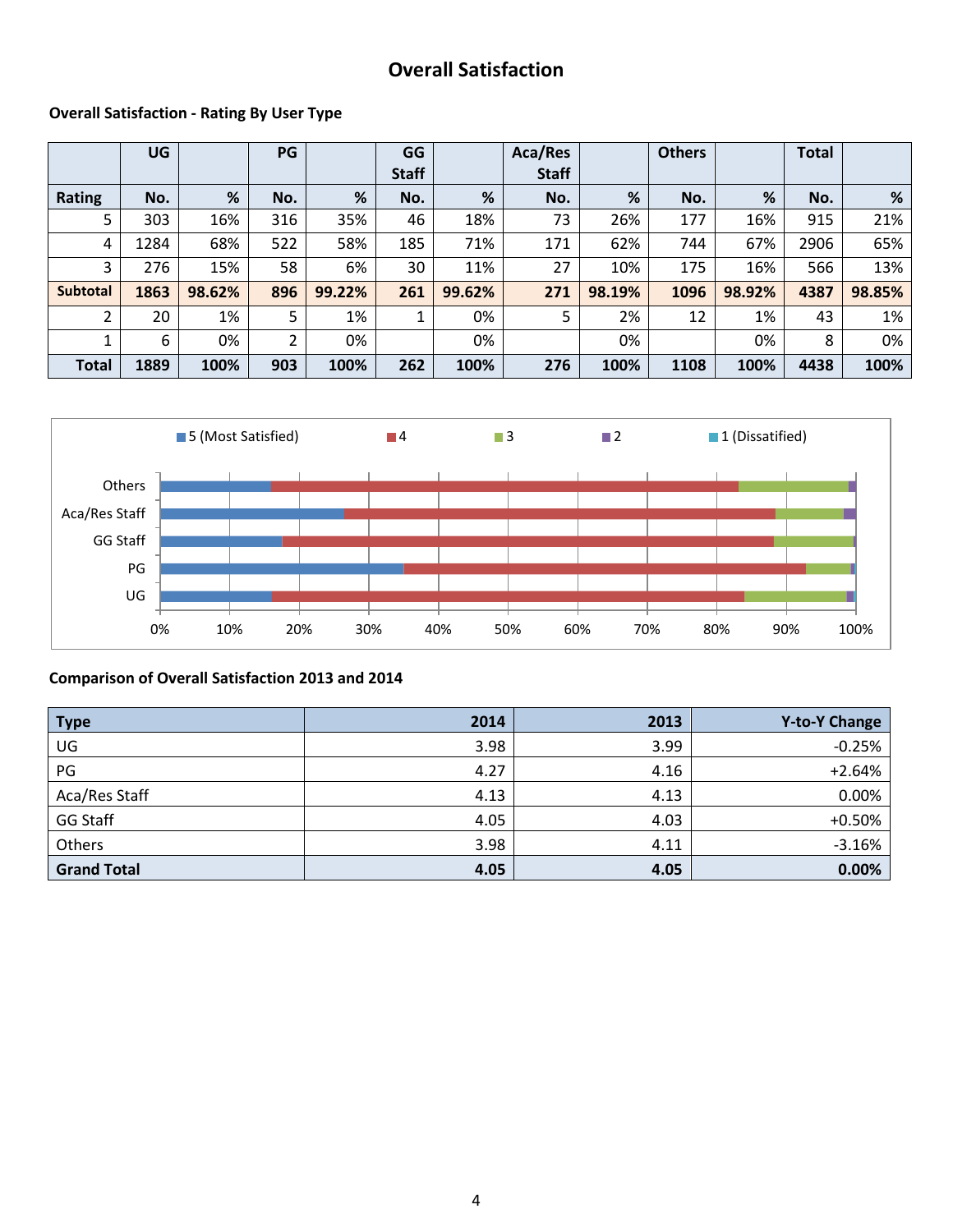## **Overall Satisfaction by Faculty**

| <b>Faculty</b> | No. of Respondents | %       | <b>Average Satisfaction</b> |
|----------------|--------------------|---------|-----------------------------|
| FH             | 299                | 9.60%   | 4.18                        |
| <b>FAST</b>    | 361                | 11.59%  | 4.14                        |
| <b>SHTM</b>    | 125                | 4.01%   | 4.11                        |
| <b>FENG</b>    | 636                | 20.42%  | 4.11                        |
| FCE            | 400                | 12.85%  | 4.09                        |
| FB             | 506                | 16.25%  | 4.07                        |
| <b>SD</b>      | 71                 | 2.28%   | 3.99                        |
| <b>FHSS</b>    | 716                | 22.99%  | 3.98                        |
| <b>Total</b>   | 3114               | 100.00% | 4.08                        |

#### **Overall Satisfaction by Department**

| <b>Dept</b> | No. of             | %     | <b>Average</b>      |
|-------------|--------------------|-------|---------------------|
|             | <b>Respondents</b> |       | <b>Satisfaction</b> |
| <b>GEC</b>  | 1                  | 0.03% | 5.00                |
| FH          | 34                 | 1.07% | 4.32                |
| AMA         | 65                 | 2.05% | 4.26                |
| LMS         | 41                 | 1.29% | 4.24                |
| <b>FENG</b> | 93                 | 2.94% | 4.24                |
| <b>LSGI</b> | 43                 | 1.36% | 4.23                |
| <b>FCE</b>  | 77                 | 2.43% | 4.22                |
| <b>CBS</b>  | 125                | 3.95% | 4.21                |
| АP          | 22                 | 0.69% | 4.18                |
| <b>ENGL</b> | 99                 | 3.13% | 4.16                |
| ME          | 62                 | 1.96% | 4.15                |
| <b>MM</b>   | 21                 | 0.66% | 4.14                |
| <b>COMP</b> | 164                | 5.18% | 4.14                |
| ITC         | 150                | 4.73% | 4.13                |
| <b>HKCC</b> | 33                 | 1.04% | 4.12                |
| <b>SHTM</b> | 125                | 3.95% | 4.11                |
| <b>CEE</b>  | 99                 | 3.13% | 4.08                |
| <b>ISE</b>  | 113                | 3.57% | 4.08                |
| <b>ABCT</b> | 118                | 3.72% | 4.08                |
| HTI         | 93                 | 2.94% | 4.08                |

| Dept        | No. of             | %     | <b>Average</b>      |
|-------------|--------------------|-------|---------------------|
|             | <b>Respondents</b> |       | <b>Satisfaction</b> |
| <b>GEC</b>  | 1                  | 0.03% | 5.00                |
| FH          | 34                 | 1.07% | 4.32                |
| AMA         | 65                 | 2.05% | 4.26                |
| LMS         | 41                 | 1.29% | 4.24                |
| <b>FENG</b> | 93                 | 2.94% | 4.24                |
| LSGI        | 43                 | 1.36% | 4.23                |
| FCE         | 77                 | 2.43% | 4.22                |
| CBS         | 125                | 3.95% | 4.21                |
| АP          | 22                 | 0.69% | 4.18                |
| <b>ENGL</b> | 99                 | 3.13% | 4.16                |
| ME          | 62                 | 1.96% | 4.15                |
| MM          | 21                 | 0.66% | 4.14                |
| <b>COMP</b> | 164                | 5.18% | 4.14                |
| <b>ITC</b>  | 150                | 4.73% | 4.13                |
| <b>HKCC</b> | 33                 | 1.04% | 4.12                |
| <b>SHTM</b> | 125                | 3.95% | 4.11                |
| <b>CEE</b>  | 99                 | 3.13% | 4.08                |
| ISE         | 113                | 3.57% | 4.08                |
| ABCT        | 118                | 3.72% | 4.08                |
| HTI         | 93                 | 2.94% | 4.08                |

## **Overall Satisfaction by Mode of Study**

| <b>Study Mode</b> | No. of Respondents | %       | <b>Average Satisfaction</b> |
|-------------------|--------------------|---------|-----------------------------|
| Full-time         | 2305               | 82.65%  | 4.08                        |
| Part-time         | 484                | 17.35%  | 4.06                        |
| <b>Total</b>      | 2789               | 100.00% | 4.08                        |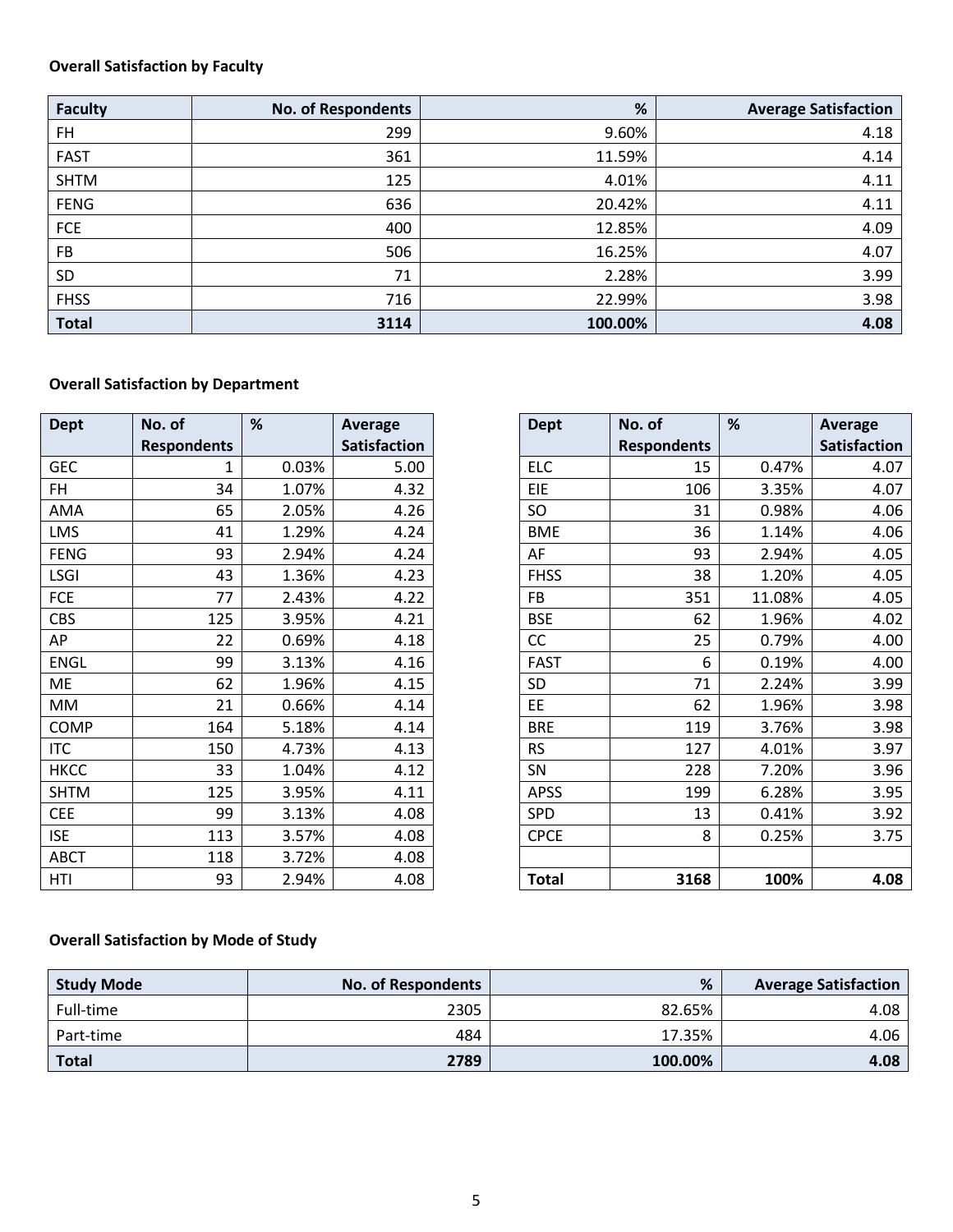# **Frequency of Library Use**

#### **In-person Visit to the Library by User Type**

| <b>Frequency</b> | <b>UG</b> | <b>PG</b> | <b>Aca/Res Staff</b> | <b>GG Staff</b> | <b>Others</b> | <b>Total</b> |
|------------------|-----------|-----------|----------------------|-----------------|---------------|--------------|
| Daily            | 15%       | 23%       | 8%                   | 4%              | 5%            | 13%          |
| Week             | 53%       | 41%       | 25%                  | 16%             | 33%           | 42%          |
| <b>Subtotal</b>  | 68%       | 64%       | 34%                  | 20%             | 38%           | 55%          |
| Month            | 23%       | 24%       | 38%                  | 31%             | 34%           | 27%          |
| Semester         | 8%        | 10%       | 20%                  | 22%             | 21%           | 13%          |
| Seldom           | 2%        | 2%        | 8%                   | 27%             | 6%            | 5%           |

#### **In-person Visit to the Library by Faculty**

| <b>Frequency</b> | <b>FAST</b> | <b>FB</b> | <b>FCE</b> | <b>FENG</b> | <b>FH</b> | <b>FHSS</b> | <b>SD</b> | <b>SHTM</b> | <b>Total</b> |
|------------------|-------------|-----------|------------|-------------|-----------|-------------|-----------|-------------|--------------|
| Daily            | 19%         | 25%       | 13%        | 15%         | 20%       | 12%         | 4%        | 10%         | 16%          |
| Week             | 47%         | 48%       | 44%        | 45%         | 38%       | 50%         | 56%       | 43%         | 46%          |
| <b>Subtotal</b>  | 66%         | 73%       | 57%        | 61%         | 59%       | 62%         | 61%       | 53%         | 63%          |
| Month            | 24%         | 18%       | 29%        | 23%         | 28%       | 27%         | 28%       | 26%         | 25%          |
| Semester         | 6%          | 7%        | 11%        | 12%         | 11%       | 8%          | 10%       | 14%         | 9%           |
| Seldom           | 3%          | 3%        | 3%         | 4%          | 2%        | 3%          | 1%        | 8%          | 3%           |

#### **Online Access to Library Resources by User Type**

| <b>Frequency</b> | UG  | PG  | <b>Aca/Res Staff</b> | <b>GG Staff</b> | <b>Others</b> | <b>Total</b> |
|------------------|-----|-----|----------------------|-----------------|---------------|--------------|
| Daily            | 6%  | 24% | 22%                  | 5%              | 3%            | 10%          |
| Week             | 42% | 49% | 45%                  | 23%             | 20%           | 37%          |
| <b>Subtotal</b>  | 48% | 73% | 67%                  | 28%             | 24%           | 48%          |
| Month            | 34% | 19% | 17%                  | 26%             | 33%           | 29%          |
| Semester         | 13% | 7%  | 11%                  | 18%             | 26%           | 15%          |
| Seldom           | 4%  | 2%  | 5%                   | 27%             | 18%           | 9%           |

#### **Online Access to Library Resources by Faculty**

| <b>Frequency</b> | <b>FAST</b> | <b>FB</b> | <b>FCE</b> | <b>FENG</b> | <b>FH</b> | <b>FHSS</b> | <b>SD</b> | <b>SHTM</b> | <b>Total</b> |
|------------------|-------------|-----------|------------|-------------|-----------|-------------|-----------|-------------|--------------|
| Daily            | 13%         | 10%       | 16%        | 12%         | 15%       | 13%         | 3%        | 11%         | 12%          |
| Week             | 48%         | 41%       | 40%        | 39%         | 48%       | 52%         | 27%       | 45%         | 44%          |
| <b>Subtotal</b>  | 61%         | 51%       | 56%        | 51%         | 63%       | 65%         | 30%       | 56%         | 57%          |
| Month            | 27%         | 33%       | 30%        | 28%         | 24%       | 25%         | 37%       | 32%         | 28%          |
| Semester         | 8%          | 12%       | 11%        | 15%         | 10%       | 8%          | 20%       | 10%         | 11%          |
| Seldom           | 4%          | 5%        | 4%         | 6%          | 2%        | 3%          | 14%       | 2%          | 4%           |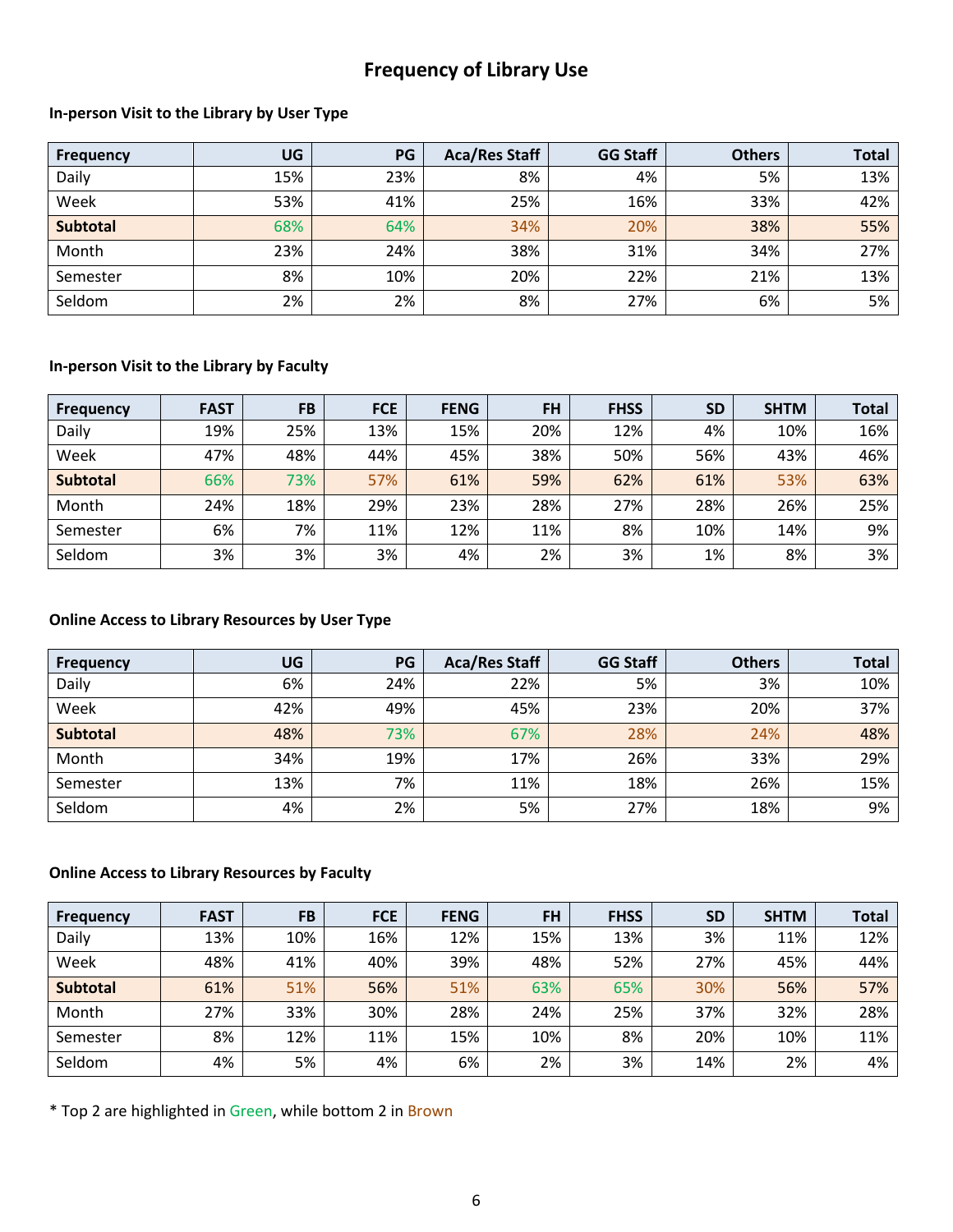#### **Comparison of Library Use between FT and PT Students**

| <b>In-person Visit</b> |           | <b>Online Access</b> |              |                  |
|------------------------|-----------|----------------------|--------------|------------------|
| <b>Frequency</b>       | <b>FT</b> | PT                   | <b>Total</b> | <b>Frequency</b> |
| Daily                  | 20%       | 3%                   | 17%          | Daily            |
| Week                   | 52%       | 36%                  | 49%          | Week             |
| <b>Subtotal</b>        | 72%       | 39%                  | 67%          | <b>Subtotal</b>  |
| Month                  | 20%       | 39%                  | 23%          | Month            |
| Semester               | 6%        | 19%                  | 8%           | Semester         |
| Seldom                 | 2%        | 3%                   | 2%           | Seldom           |

| In-person Visit  |     |           |       | <b>Online Access</b> |           |           |
|------------------|-----|-----------|-------|----------------------|-----------|-----------|
| <b>Frequency</b> | FT  | <b>PT</b> | Total | <b>Frequency</b>     | <b>FT</b> | <b>PT</b> |
| Daily            | 20% | 3%        | 17%   | Daily                | 13%       | 7%        |
| Week             | 52% | 36%       | 49%   | Week                 | 46%       | 40%       |
| <b>Subtotal</b>  | 72% | 39%       | 67%   | <b>Subtotal</b>      | 58%       | 46%       |
| Month            | 20% | 39%       | 23%   | Month                | 28%       | 34%       |
| Semester         | 6%  | 19%       | 8%    | Semester             | 10%       | 16%       |
| Seldom           | 2%  | 3%        | 2%    | Seldom               | 3%        | 3%        |

#### **Activities in Library**

#### **Library Activities by User Type (in Frequency)**

|                 | <b>Individual</b><br>study | <b>Borrowing</b><br>or<br>returning<br><b>books</b> | <b>Using</b><br>Library<br>computers | <b>Printing or</b><br>Photocopy<br>ing | <b>Using</b><br>databases,<br>e-journals<br>or ebooks | Group<br>Study or<br>discussion | <b>Visiting</b><br>Library<br>Cafe | <b>Using AV</b><br><b>Materials</b> | <b>Asking</b><br>Library<br>staff for<br>assistance | <b>Attending</b><br>Library<br><b>Classes</b> |
|-----------------|----------------------------|-----------------------------------------------------|--------------------------------------|----------------------------------------|-------------------------------------------------------|---------------------------------|------------------------------------|-------------------------------------|-----------------------------------------------------|-----------------------------------------------|
| UG              | 1248                       | 866                                                 | 876                                  | 919                                    | 469                                                   | 558                             | 338                                | 169                                 | 63                                                  | 53                                            |
| PG              | 606                        | 518                                                 | 330                                  | 309                                    | 331                                                   | 203                             | 153                                | 55                                  | 71                                                  | 77                                            |
| Aca/Res Staff   | 78                         | 214                                                 | 25                                   | 19                                     | 74                                                    |                                 | 52                                 | 40                                  | 16                                                  | 13                                            |
| <b>GG Staff</b> | 63                         | 161                                                 | 46                                   | 28                                     | 34                                                    |                                 | 65                                 | 40                                  | 15                                                  |                                               |

\* Top 3 are highlighted in Green

#### **Library Activities by User Type (in Percentage)**

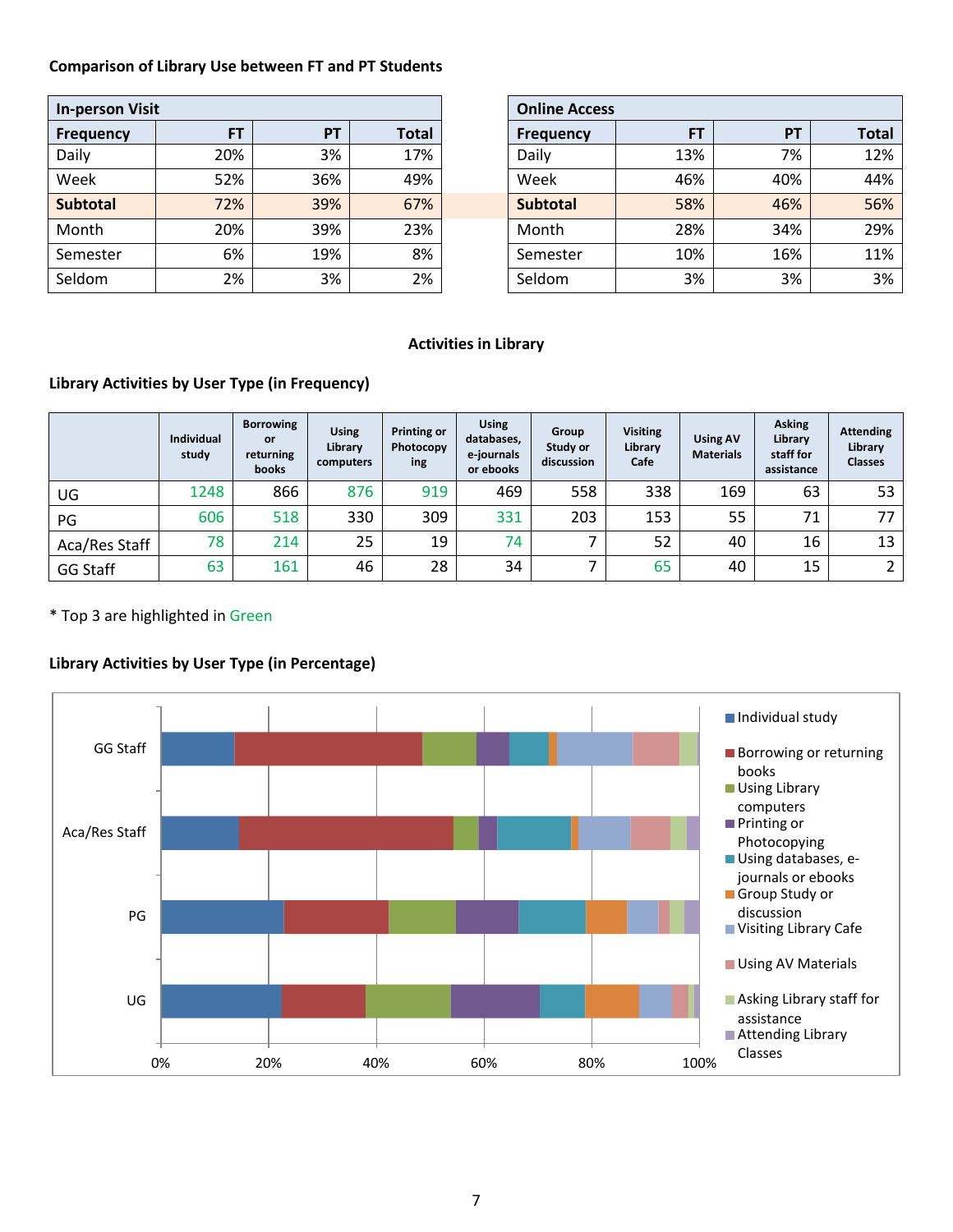# **Importance, Level of Service and Service Gap**

## **Importance by User Type (On a 5-point scale, 5 – High, 1 – Low)**

| No.            | <b>Service Area</b>                               | Core* | <b>UG</b> | PG   | Aca/Res      |
|----------------|---------------------------------------------------|-------|-----------|------|--------------|
|                |                                                   |       |           |      | <b>Staff</b> |
| 1              | Printed books                                     | 4.28  | 4.24      | 4.34 | 4.44         |
| $\overline{2}$ | E-books                                           | 4.17  | 4.16      | 4.23 | 4.25         |
| 3              | Printed journals                                  | 3.65  | 3.63      | 3.71 | 3.61         |
| 4              | E-journals                                        | 4.39  | 4.34      | 4.49 | 4.67         |
| 5              | <b>Databases</b>                                  | 4.32  | 4.24      | 4.51 | 4.45         |
| 6              | <b>AV Materials</b>                               | 3.43  | 3.37      | 3.35 | 3.71         |
| 7              | Library website enabling me to locate information | 4.33  | 4.28      | 4.42 | 4.46         |
| 8              | OneSearch (New Library Search Platform)           | 4.33  | 4.34      | 4.40 | 4.16         |
| 9              | Quiet space for Individual study                  | 4.57  | 4.64      | 4.60 | 4.05         |
| 10             | Space for group study or projects                 | 4.26  | 4.43      | 4.17 | 3.44         |
| 11             | A comfortable and inviting environment            | 4.47  | 4.49      | 4.50 | 4.30         |
| 12             | Computers in the Library                          | 4.28  | 4.32      | 4.28 | 3.97         |
| 13             | Photocopiers / Printers                           | 4.37  | 4.49      | 4.33 | 3.77         |
| 14             | Library workshops                                 | 3.33  | 3.08      | 3.75 | 3.58         |
| 15             | <b>Enquiry Services</b>                           | 3.95  | 3.76      | 4.16 | 4.24         |
| 16             | IT help services                                  | 3.84  | 3.67      | 4.07 | 3.97         |
| 17             | <b>HKALL</b>                                      | 4.08  | 3.87      | 4.32 | 4.50         |
| 18             | Inter-Library Loan & Document Delivery Services   | 4.09  | 3.87      | 4.33 | 4.52         |
| 19             | Library Staff who are polite and friendly         | 4.36  | 4.29      | 4.47 | 4.54         |
| 20             | Library Staff who are Knowledgeable and helpful   | 4.34  | 4.26      | 4.46 | 4.54         |

\* Core Users include UG, PG, Aca/Res Staff and GG Staff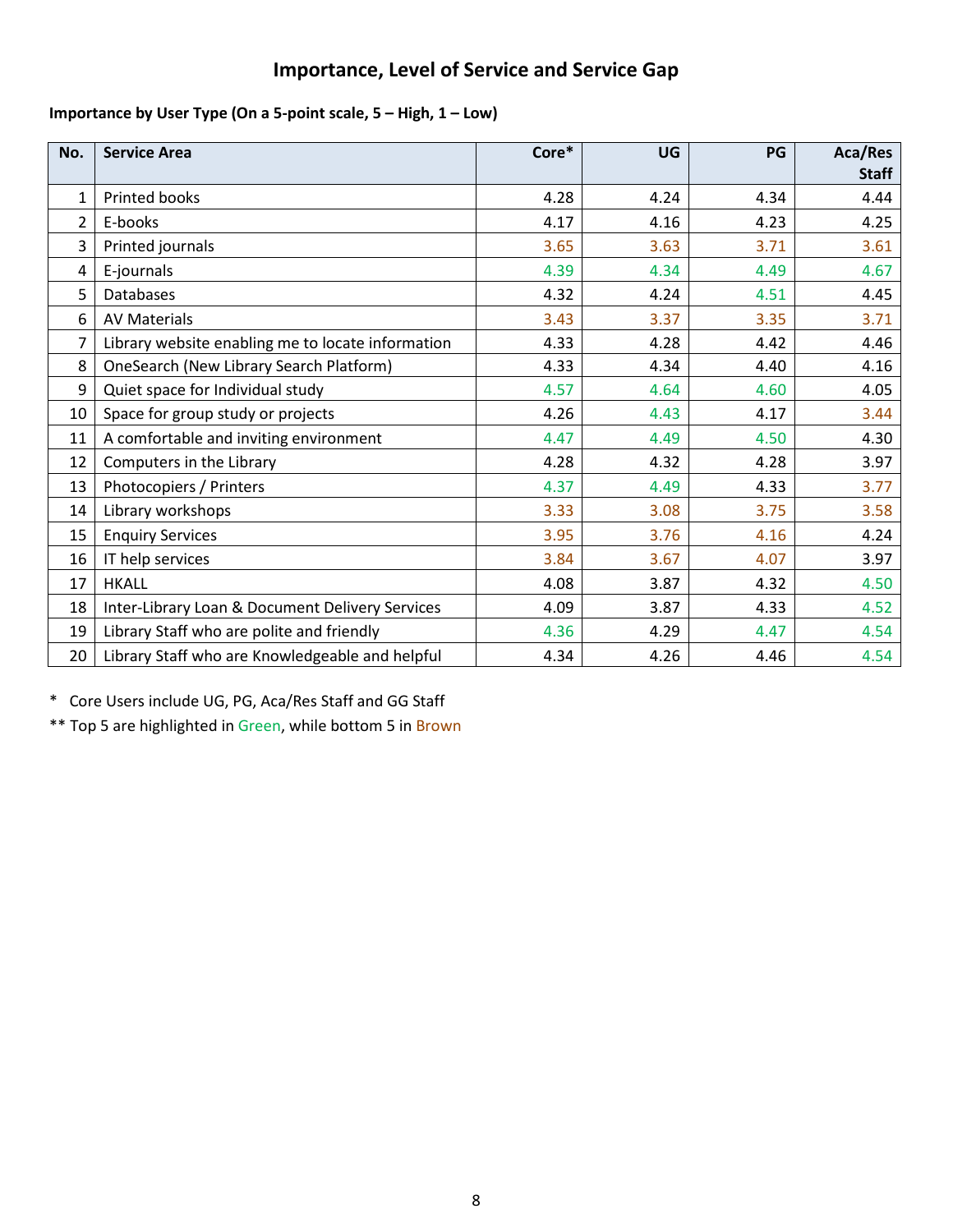## **Importance of Collection by Faculty (On a 5-point scale, 5 – High, 1 – Low)**

| Importance  | <b>Printed books</b> | E-books | <b>Printed</b> | E-journals | <b>Databases</b> | <b>AV Materials</b> |
|-------------|----------------------|---------|----------------|------------|------------------|---------------------|
|             |                      |         | journals       |            |                  |                     |
| <b>FAST</b> | 4.31                 | 4.11    | 3.70           | 4.38       | 4.30             | 3.48                |
| FB          | 4.22                 | 4.04    | 3.65           | 4.17       | 4.30             | 3.25                |
| <b>FCE</b>  | 4.30                 | 4.24    | 3.73           | 4.29       | 4.32             | 3.35                |
| <b>FENG</b> | 4.17                 | 4.17    | 3.60           | 4.21       | 4.27             | 3.29                |
| FH          | 4.50                 | 4.25    | 3.86           | 4.42       | 4.25             | 3.42                |
| <b>FHSS</b> | 4.27                 | 4.22    | 3.53           | 4.60       | 4.37             | 3.50                |
| <b>SD</b>   | 4.33                 | 3.77    | 3.57           | 3.83       | 3.83             | 3.57                |
| <b>SHTM</b> | 4.10                 | 4.32    | 3.51           | 4.60       | 4.35             | 3.22                |
| Average     | 4.27                 | 4.17    | 3.64           | 4.36       | 4.31             | 3.38                |

## **Importance of Physical Location by Faculty (On a 5-point scale, 5 – High, 1 – Low)**

| Importance  | Quiet space for Individual<br>study | Space for group study or<br>projects | A comfortable and inviting<br>environment |
|-------------|-------------------------------------|--------------------------------------|-------------------------------------------|
| <b>FAST</b> | 4.60                                | 4.18                                 | 4.47                                      |
| FB          | 4.69                                | 4.43                                 | 4.55                                      |
| FCE         | 4.52                                | 4.18                                 | 4.46                                      |
| <b>FENG</b> | 4.53                                | 4.28                                 | 4.44                                      |
| FH.         | 4.64                                | 4.23                                 | 4.54                                      |
| <b>FHSS</b> | 4.57                                | 4.34                                 | 4.45                                      |
| <b>SD</b>   | 4.55                                | 4.14                                 | 4.40                                      |
| <b>SHTM</b> | 4.64                                | 4.49                                 | 4.56                                      |
| Average     | 4.59                                | 4.30                                 | 4.48                                      |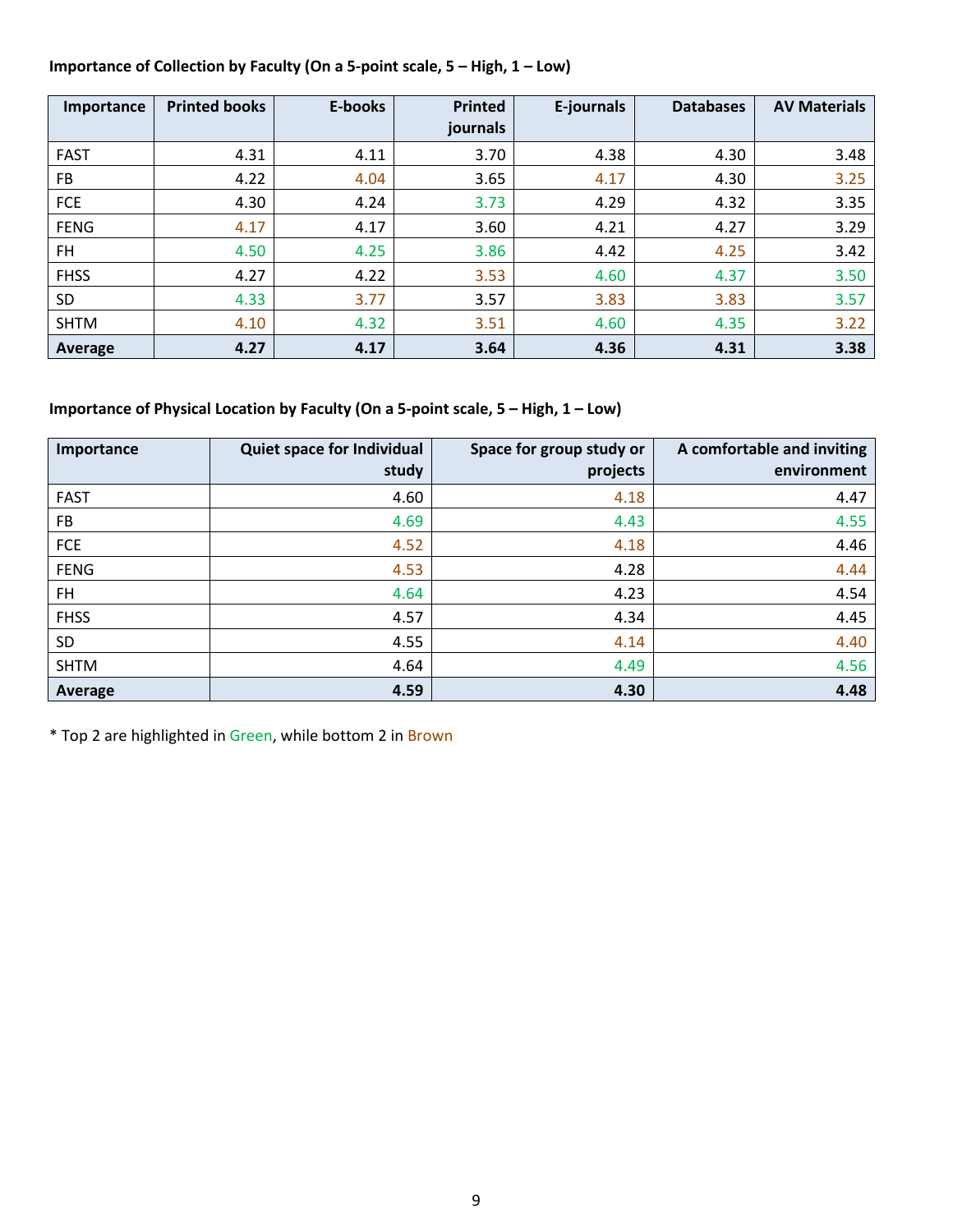| No. | <b>Service Area</b>                               | Core* | <b>UG</b> | PG   | Aca/Res      |
|-----|---------------------------------------------------|-------|-----------|------|--------------|
|     |                                                   |       |           |      | <b>Staff</b> |
| 1   | Printed books                                     | 4.02  | 3.92      | 4.16 | 4.20         |
| 2   | E-books                                           | 3.78  | 3.68      | 3.95 | 3.87         |
| 3   | Printed journals                                  | 3.77  | 3.68      | 3.92 | 3.81         |
| 4   | E-journals                                        | 3.97  | 3.90      | 4.10 | 4.10         |
| 5   | <b>Databases</b>                                  | 3.96  | 3.87      | 4.12 | 4.12         |
| 6   | <b>AV Materials</b>                               | 3.78  | 3.72      | 3.86 | 3.89         |
| 7   | Library website enabling me to locate information | 4.01  | 3.95      | 4.13 | 4.03         |
| 8   | OneSearch (New Library Search Platform)           | 3.97  | 3.94      | 4.07 | 3.87         |
| 9   | Quiet space for Individual study                  | 3.89  | 3.81      | 4.04 | 3.97         |
| 10  | Space for group study or projects                 | 3.54  | 3.40      | 3.80 | 3.80         |
| 11  | A comfortable and inviting environment            | 3.89  | 3.78      | 4.12 | 3.99         |
| 12  | Computers in the Library                          | 3.73  | 3.57      | 4.00 | 3.90         |
| 13  | Photocopiers / Printers                           | 3.69  | 3.53      | 3.97 | 3.89         |
| 14  | Library workshops                                 | 3.88  | 3.75      | 4.10 | 3.98         |
| 15  | <b>Enquiry Services</b>                           | 4.08  | 3.95      | 4.29 | 4.23         |
| 16  | IT help services                                  | 3.89  | 3.77      | 4.11 | 3.99         |
| 17  | <b>HKALL</b>                                      | 4.02  | 3.88      | 4.20 | 4.25         |
| 18  | Inter-Library Loan & Document Delivery Services   | 3.99  | 3.83      | 4.20 | 4.23         |
| 19  | Library Staff who are polite and friendly         | 4.24  | 4.12      | 4.44 | 4.45         |
| 20  | Library Staff who are Knowledgeable and helpful   | 4.19  | 4.10      | 4.37 | 4.35         |

## **Level of Service by User Type (On a 5-point scale, 5 – High, 1 – Low)**

\* Core Users include UG, PG, Aca/Res Staff and GG Staff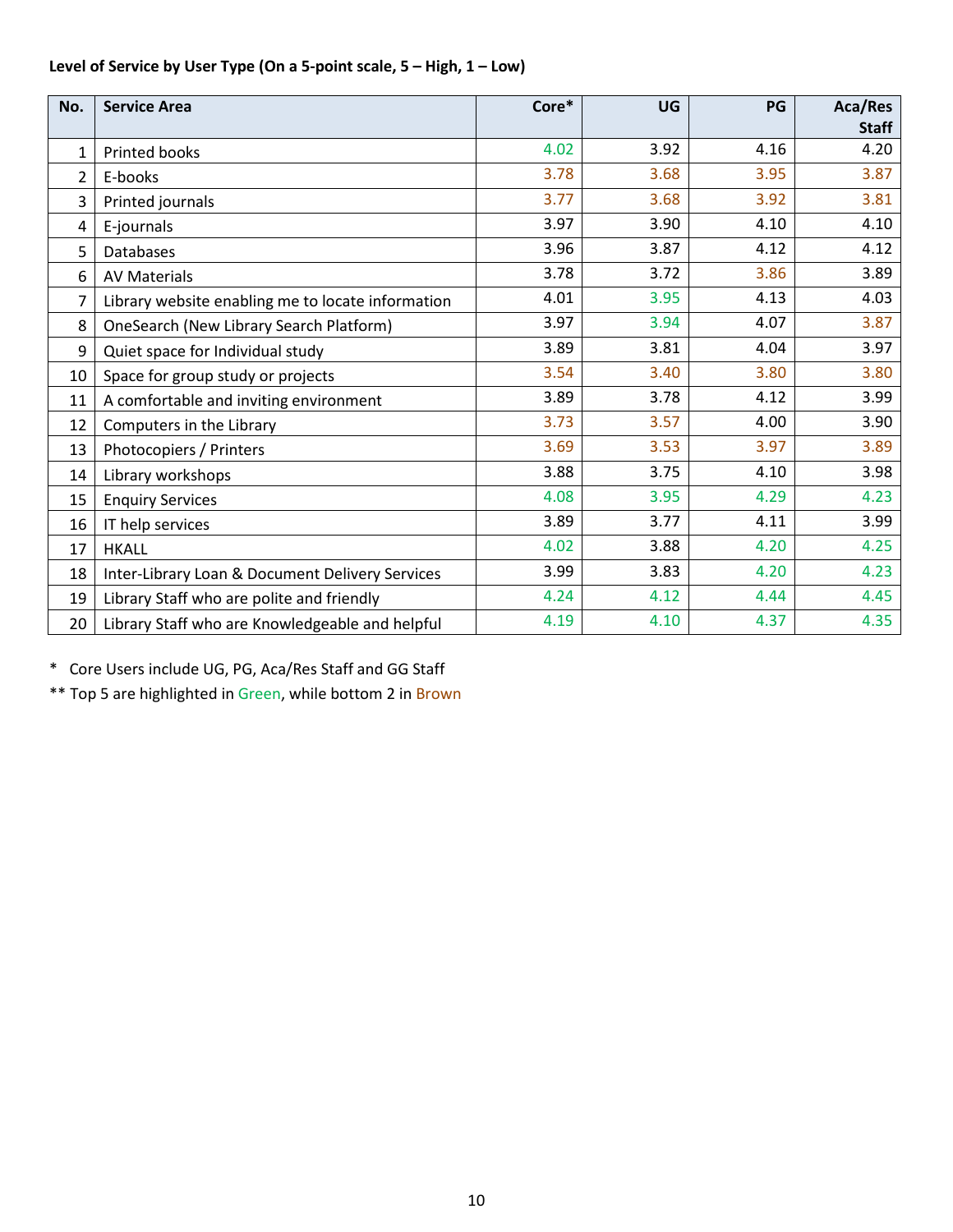## **Level of Service of Collection by Faculty (On a 5-point scale, 5 – High, 1 – Low)**

| Level       | <b>Printed books</b> | E-books | <b>Printed</b> | E-journals | <b>Databases</b> | <b>AV Materials</b> |
|-------------|----------------------|---------|----------------|------------|------------------|---------------------|
|             |                      |         | journals       |            |                  |                     |
| <b>FAST</b> | 4.10                 | 3.82    | 3.85           | 3.94       | 3.98             | 3.87                |
| FB          | 3.99                 | 3.78    | 3.80           | 3.95       | 3.91             | 3.77                |
| <b>FCE</b>  | 4.10                 | 3.92    | 3.88           | 4.03       | 4.05             | 3.81                |
| <b>FENG</b> | 4.04                 | 3.85    | 3.80           | 3.95       | 4.01             | 3.72                |
| FH          | 4.19                 | 4.02    | 3.86           | 4.08       | 4.02             | 3.87                |
| <b>FHSS</b> | 3.94                 | 3.68    | 3.67           | 3.96       | 3.91             | 3.69                |
| <b>SD</b>   | 3.97                 | 3.43    | 3.67           | 3.53       | 3.43             | 3.73                |
| <b>SHTM</b> | 4.06                 | 3.88    | 3.71           | 4.07       | 4.09             | 3.77                |
| Average     | 4.04                 | 3.82    | 3.79           | 3.97       | 3.97             | 3.77                |

## **Level of Service of Physical Location by Faculty (On a 5-point scale, 5 – High, 1 – Low)**

| Importance  | Quiet space for Individual<br>study | Space for group study or<br>projects | A comfortable and inviting<br>environment |
|-------------|-------------------------------------|--------------------------------------|-------------------------------------------|
| <b>FAST</b> | 3.98                                | 3.68                                 | 3.97                                      |
| FB          | 3.85                                | 3.52                                 | 3.95                                      |
| <b>FCE</b>  | 3.91                                | 3.56                                 | 3.92                                      |
| <b>FENG</b> | 3.91                                | 3.59                                 | 3.89                                      |
| <b>FH</b>   | 4.10                                | 3.79                                 | 4.07                                      |
| <b>FHSS</b> | 3.71                                | 3.31                                 | 3.73                                      |
| <b>SD</b>   | 4.02                                | 3.64                                 | 3.79                                      |
| <b>SHTM</b> | 4.05                                | 3.51                                 | 3.74                                      |
| Average     | 3.89                                | 3.54                                 | 3.88                                      |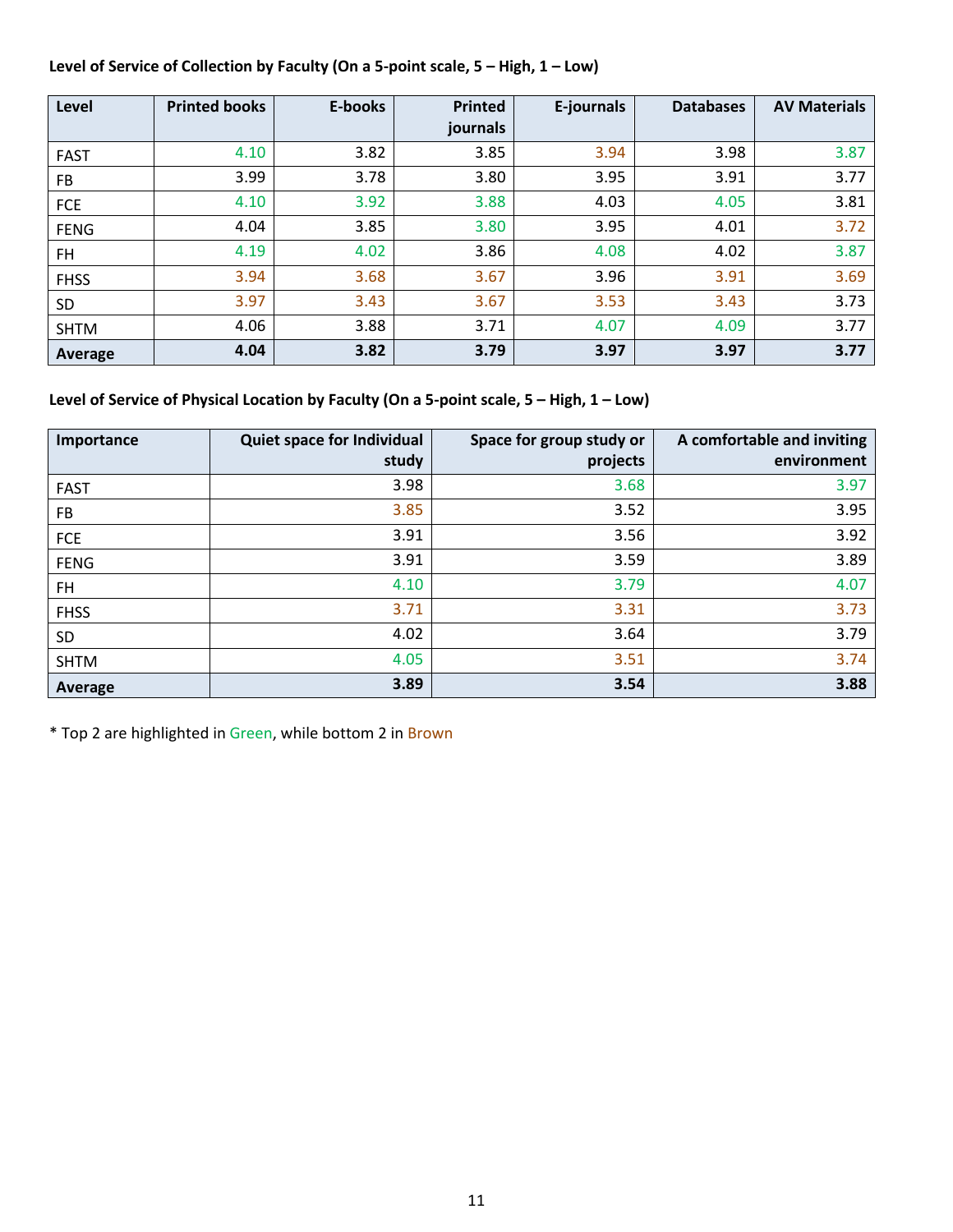## **Gap between Importance of Services and Level of Services by User Type**

| No.            | <b>Service Area</b>                               | Core*   | UG      | PG      | Aca/Res<br><b>Staff</b> |
|----------------|---------------------------------------------------|---------|---------|---------|-------------------------|
| 1              | <b>Printed books</b>                              | $-0.26$ | $-0.32$ | $-0.18$ | $-0.24$                 |
| $\overline{2}$ | E-books                                           | $-0.40$ | $-0.48$ | $-0.29$ | $-0.37$                 |
| 3              | Printed journals                                  | 0.11    | 0.05    | 0.20    | 0.19                    |
| 4              | E-journals                                        | $-0.42$ | $-0.45$ | $-0.38$ | $-0.57$                 |
| 5              | <b>Databases</b>                                  | $-0.36$ | $-0.36$ | $-0.40$ | $-0.33$                 |
| 6              | <b>AV Materials</b>                               | 0.35    | 0.35    | 0.51    | 0.18                    |
| 7              | Library website enabling me to locate information | $-0.32$ | $-0.33$ | $-0.29$ | $-0.43$                 |
| 8              | OneSearch (New Library Search Platform)           | $-0.36$ | $-0.40$ | $-0.32$ | $-0.29$                 |
| 9              | Quiet space for Individual study                  | $-0.68$ | $-0.83$ | $-0.56$ | $-0.08$                 |
| 10             | Space for group study or projects                 | $-0.72$ | $-1.04$ | $-0.36$ | 0.36                    |
| 11             | A comfortable and inviting environment            | $-0.57$ | $-0.72$ | $-0.38$ | $-0.31$                 |
| 12             | Computers in the Library                          | $-0.55$ | $-0.75$ | $-0.29$ | $-0.07$                 |
| 13             | Photocopiers / Printers                           | $-0.67$ | $-0.96$ | $-0.36$ | 0.12                    |
| 14             | Library workshops                                 | 0.55    | 0.67    | 0.35    | 0.40                    |
| 15             | <b>Enquiry Services</b>                           | 0.13    | 0.18    | 0.13    | $-0.01$                 |
| 16             | IT help services                                  | 0.06    | 0.10    | 0.04    | 0.02                    |
| 17             | <b>HKALL</b>                                      | $-0.06$ | 0.01    | $-0.12$ | $-0.24$                 |
| 18             | Inter-Library Loan & Document Delivery Services   | $-0.09$ | $-0.04$ | $-0.12$ | $-0.29$                 |
| 19             | Library Staff who are polite and friendly         | $-0.12$ | $-0.17$ | $-0.03$ | $-0.09$                 |
| 20             | Library Staff who are Knowledgeable and helpful   | $-0.15$ | $-0.16$ | $-0.09$ | $-0.19$                 |

\* Core Users include UG, PG, Aca/Res Staff and GG Staff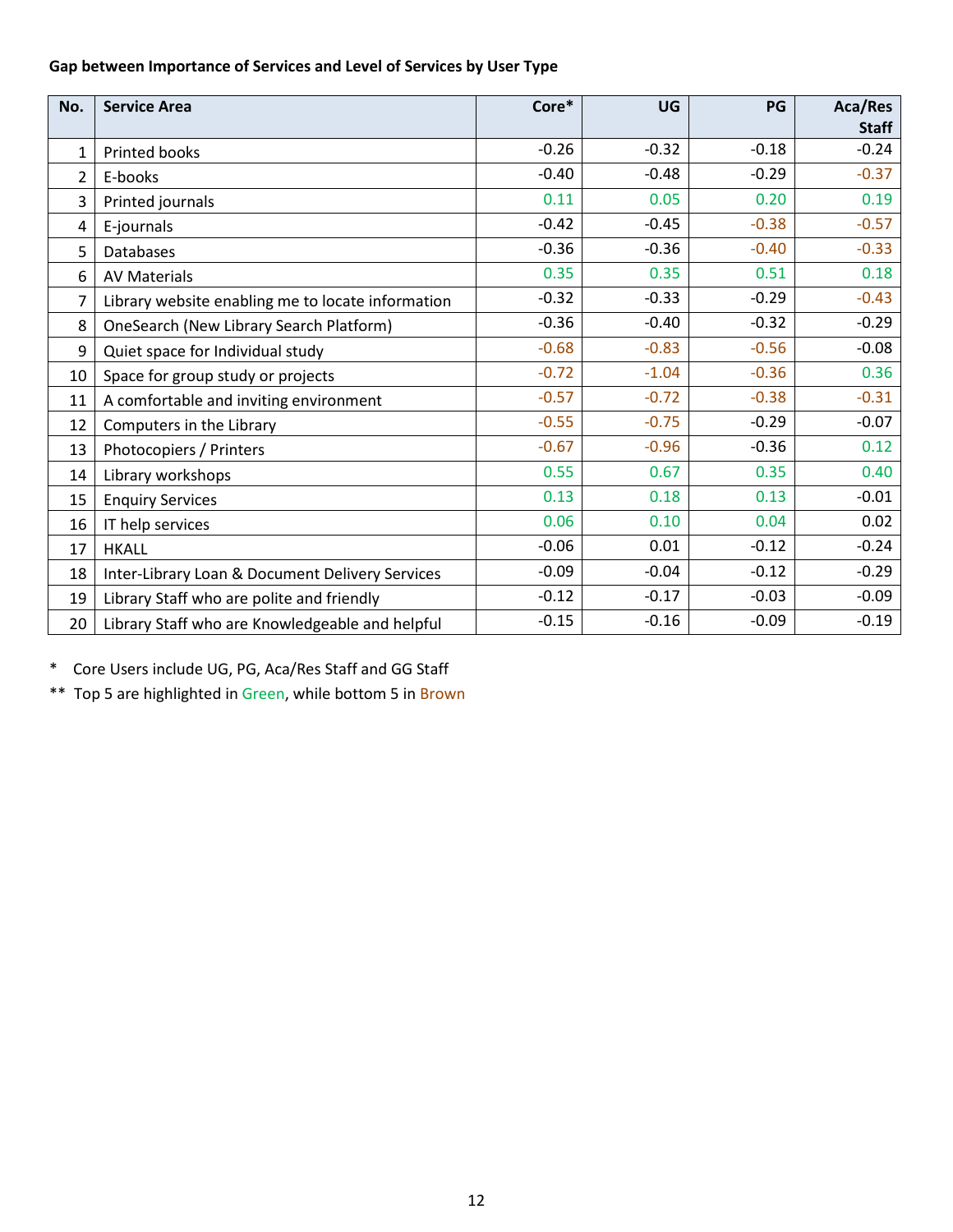## **Gap of Collection by Faculty**

| Level       | <b>Printed books</b> | E-books | <b>Printed</b> | E-journals | <b>Databases</b> | <b>AV Materials</b> |
|-------------|----------------------|---------|----------------|------------|------------------|---------------------|
|             |                      |         | journals       |            |                  |                     |
| <b>FAST</b> | $-0.20$              | $-0.29$ | 0.16           | $-0.44$    | $-0.33$          | 0.38                |
| FB          | $-0.23$              | $-0.26$ | 0.15           | $-0.22$    | $-0.38$          | 0.53                |
| FCE         | $-0.20$              | $-0.31$ | 0.15           | $-0.26$    | $-0.27$          | 0.46                |
| <b>FENG</b> | $-0.13$              | $-0.32$ | 0.20           | $-0.26$    | $-0.26$          | 0.43                |
| FH.         | $-0.31$              | $-0.23$ | $-0.01$        | $-0.34$    | $-0.23$          | 0.45                |
| <b>FHSS</b> | $-0.33$              | $-0.55$ | 0.14           | $-0.65$    | $-0.46$          | 0.18                |
| <b>SD</b>   | $-0.37$              | $-0.33$ | 0.10           | $-0.30$    | $-0.40$          | 0.17                |
| <b>SHTM</b> | $-0.04$              | $-0.44$ | 0.20           | $-0.52$    | $-0.27$          | 0.55                |
| Average     | $-0.23$              | $-0.36$ | 0.14           | $-0.39$    | $-0.34$          | 0.38                |

## **Gap of Physical Location by Faculty**

| Importance  | <b>Quiet space for Individual</b> | Space for group study or | A comfortable and inviting |
|-------------|-----------------------------------|--------------------------|----------------------------|
|             | study                             | projects                 | environment                |
| <b>FAST</b> | $-0.62$                           | $-0.50$                  | $-0.50$                    |
| FB          | $-0.84$                           | $-0.91$                  | $-0.60$                    |
| FCE         | $-0.60$                           | $-0.62$                  | $-0.54$                    |
| <b>FENG</b> | $-0.62$                           | $-0.69$                  | $-0.55$                    |
| FH          | $-0.53$                           | $-0.43$                  | $-0.47$                    |
| <b>FHSS</b> | $-0.86$                           | $-1.03$                  | $-0.72$                    |
| <b>SD</b>   | $-0.53$                           | $-0.50$                  | $-0.60$                    |
| <b>SHTM</b> | $-0.59$                           | $-0.97$                  | $-0.82$                    |
| Average     | $-0.70$                           | $-0.76$                  | $-0.60$                    |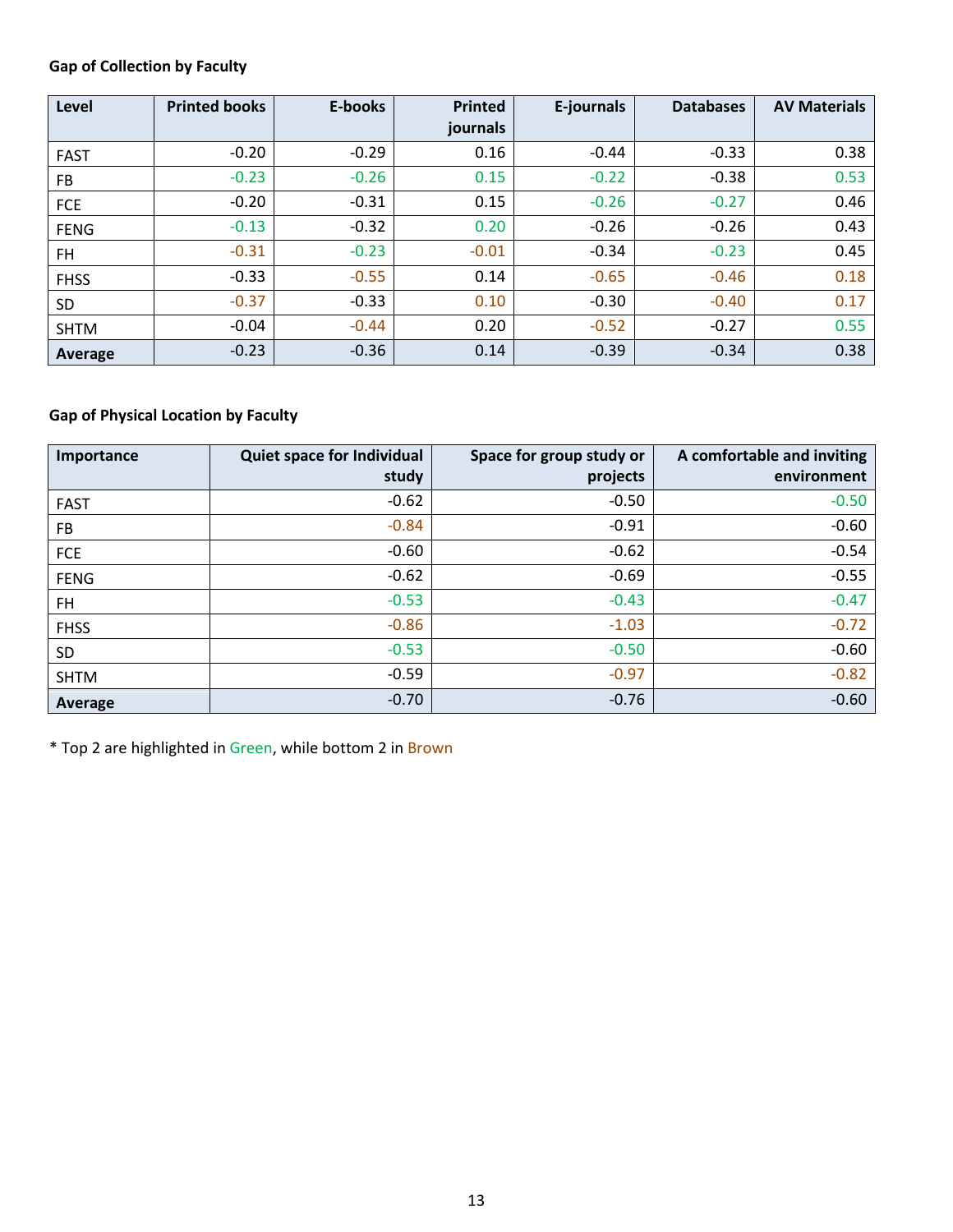#### **Importance, Level of Service, and Gap by Broad Category**

| <b>Broad Category</b>        | Importance | <b>Level of Service</b> | Gap     |
|------------------------------|------------|-------------------------|---------|
| <b>Physical Environment</b>  | 4.43       | 3.78                    | $-0.65$ |
| Library Equipment            | 4.32       | 3.71                    | $-0.61$ |
| Library Website & Catalogues | 4.33       | 3.99                    | $-0.34$ |
| <b>Library Collections</b>   | 4.07       | 3.88                    | $-0.18$ |
| Library Staff                | 4.35       | 4.22                    | $-0.14$ |
| <b>HKALL/ILL</b>             | 4.08       | 4.01                    | $-0.08$ |
| <b>Enquiry Services</b>      | 3.90       | 3.99                    | 0.09    |
| Library Workshops            | 3.33       | 3.88                    | 0.55    |

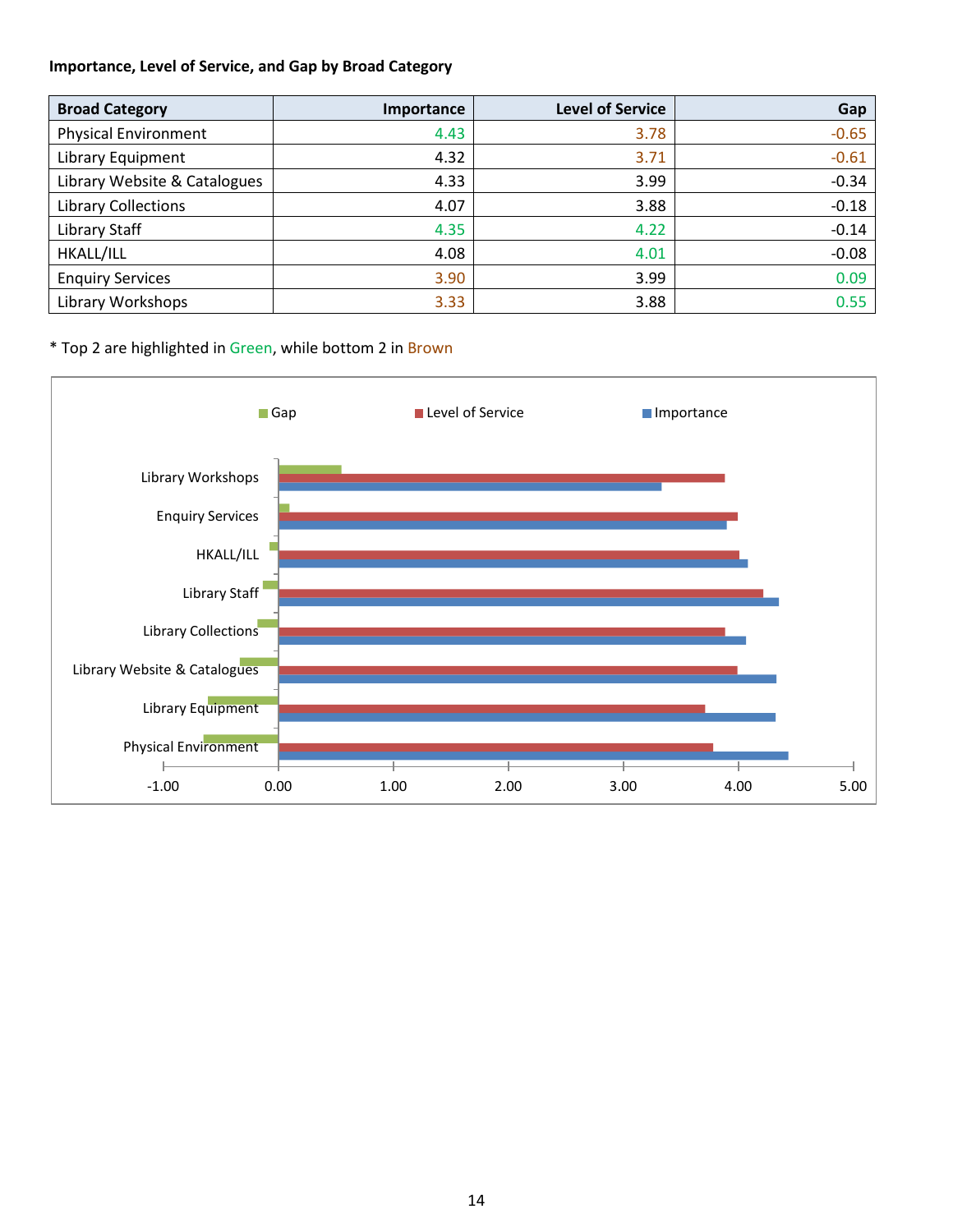# **Updatedness of Subject Areas, Efficiency and Information Skills for Research and Study**

|                  | Keep updated in | More efficient in        | <b>Information skills for</b> |
|------------------|-----------------|--------------------------|-------------------------------|
| <b>User Type</b> | subject areas   | <b>Research of Study</b> | <b>Research or Study</b>      |
| UG               | 3.80            | 4.09                     | 3.89                          |
| PG               | 4.16            | 4.35                     | 4.17                          |
| Aca/Res Staff    | 3.96            | 4.15                     | 3.87                          |
| <b>GG Staff</b>  | 3.78            | 3.89                     | 3.79                          |
| Others           | 3.83            | 4.02                     | 3.83                          |
| <b>Total</b>     | 3.89            | 4.12                     | 3.92                          |

**Helpfulness of the Library by User Type (On a 5 point scale, 5 – strongly agree, 1 – strongly disagree):** 

**Helpfulness of the Library by Faculty (On a 5 point scale, 5 – strongly agree, 1 – strongly disagree):** 

|                    | Keep updated in | More efficient in        | <b>Information skills for</b> |
|--------------------|-----------------|--------------------------|-------------------------------|
| <b>User Type</b>   | subject areas   | <b>Research of Study</b> | <b>Research or Study</b>      |
| <b>FAST</b>        | 3.97            | 4.20                     | 4.01                          |
| <b>FB</b>          | 3.89            | 4.12                     | 3.94                          |
| FCE                | 3.93            | 4.17                     | 3.96                          |
| <b>FENG</b>        | 3.94            | 4.19                     | 4.03                          |
| <b>FH</b>          | 3.94            | 4.24                     | 3.97                          |
| <b>FHSS</b>        | 3.90            | 4.14                     | 3.93                          |
| SD                 | 3.72            | 3.93                     | 3.90                          |
| <b>SHTM</b>        | 3.81            | 4.19                     | 3.94                          |
| <b>Grand Total</b> | 3.91            | 4.17                     | 3.97                          |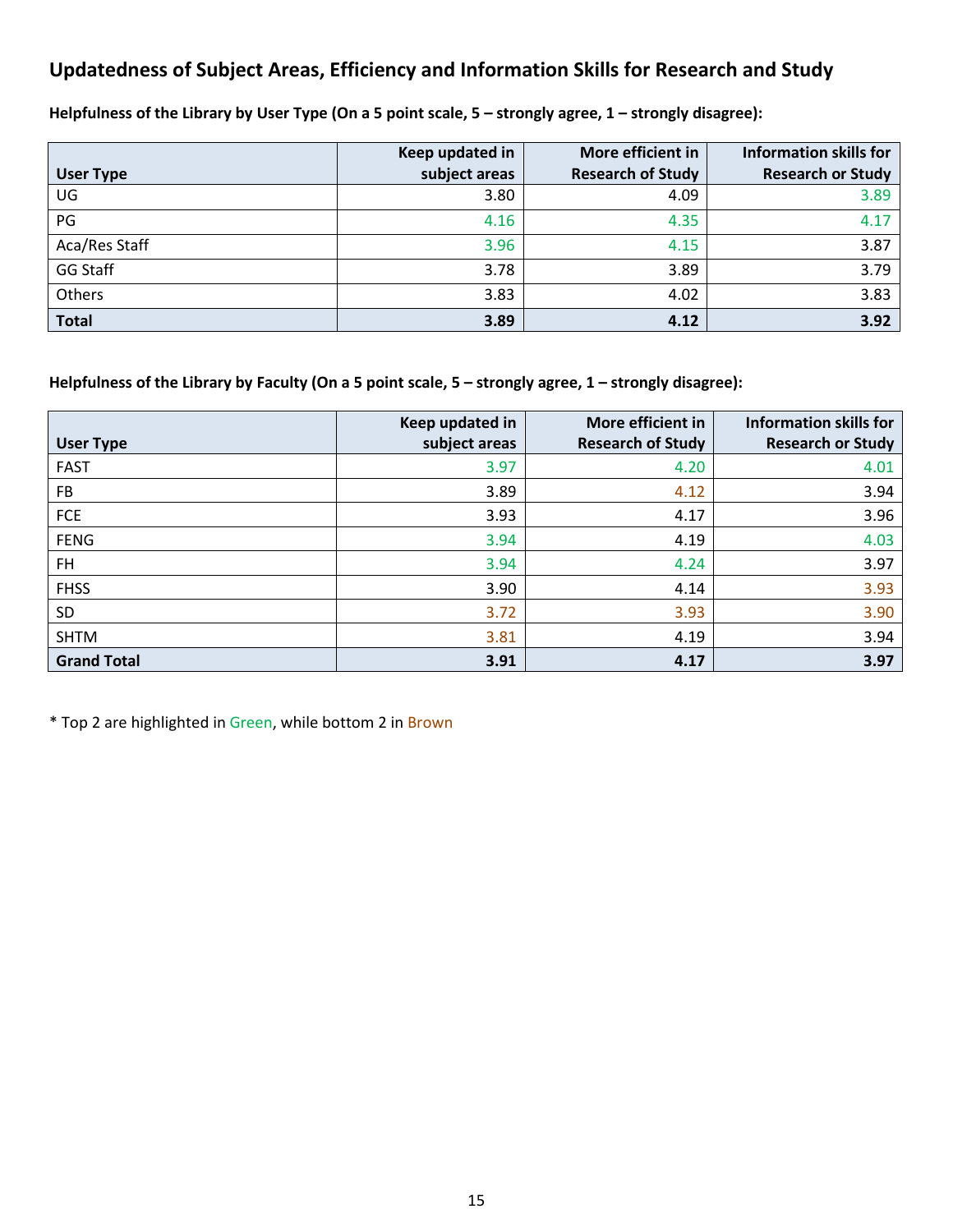# **Reference Management Tools**

#### **Previous Use of Reference Management Tools**

|                                             | UG   | PG   | <b>Aca/Res Staff</b> | <b>Subtotal</b> |
|---------------------------------------------|------|------|----------------------|-----------------|
| Endnote                                     | 8%   | 18%  | 29%                  | 13%             |
| RefWorks                                    | 25%  | 24%  | 17%                  | 24%             |
| Mendeley                                    | 3%   | 5%   | 6%                   | 4%              |
| Zotero                                      | 2%   | 2%   | 4%                   | 2%              |
| <b>Other Tools</b>                          | 2%   | 2%   | 3%                   | 2%              |
| I don't use any referencing management tool | 60%  | 49%  | 42%                  | 55%             |
| <b>Total</b>                                | 100% | 100% | 100%                 | 100%            |

#### **Satisfaction on RefWorks (On a 5-point scale, 5 – High, 1 – Low)**

|                | UG  |      | PG  |      | <b>Aca/Res Staff</b> |      | <b>Total</b> |      |
|----------------|-----|------|-----|------|----------------------|------|--------------|------|
| <b>Rating</b>  | No. | %    | No. | %    | No.                  | %    | No.          | %    |
| 5              | 52  | 11%  | 37  | 16%  | 6                    | 12%  | 95           | 13%  |
| 4              | 281 | 59%  | 125 | 55%  | 28                   | 56%  | 434          | 57%  |
| 3              | 131 | 27%  | 57  | 25%  | 12                   | 24%  | 200          | 26%  |
| $\overline{2}$ | 13  | 3%   | ⇁   | 3%   | 4                    | 8%   | 24           | 3%   |
|                | 4   | 0%   | ົາ  | 1%   |                      | 0%   | 3            | 0%   |
| <b>Total</b>   | 478 | 100% | 228 | 100% | 50                   | 100% | 756          | 100% |
| <b>Average</b> |     |      |     |      |                      |      |              |      |
| <b>Rating</b>  |     | 3.77 |     | 3.82 |                      | 3.12 |              | 3.79 |

## **Suggestions of Other Reference Management Tools to be Supported by the Library**

|                                | UG   | PG   | <b>Aca/Res Staff</b> | <b>Subtotal</b> |
|--------------------------------|------|------|----------------------|-----------------|
| Endnote                        | 24%  | 33%  | 44%                  | 28%             |
| Mendeley                       | 15%  | 16%  | 12%                  | 15%             |
| Zotero                         | 14%  | 10%  | 12%                  | 13%             |
| <b>Other Tools</b>             | 4%   | 10%  | 6%                   | 6%              |
| RefWorks is already sufficient | 42%  | 31%  | 26%                  | 38%             |
| <b>Total</b>                   | 100% | 100% | 100%                 | 100%            |